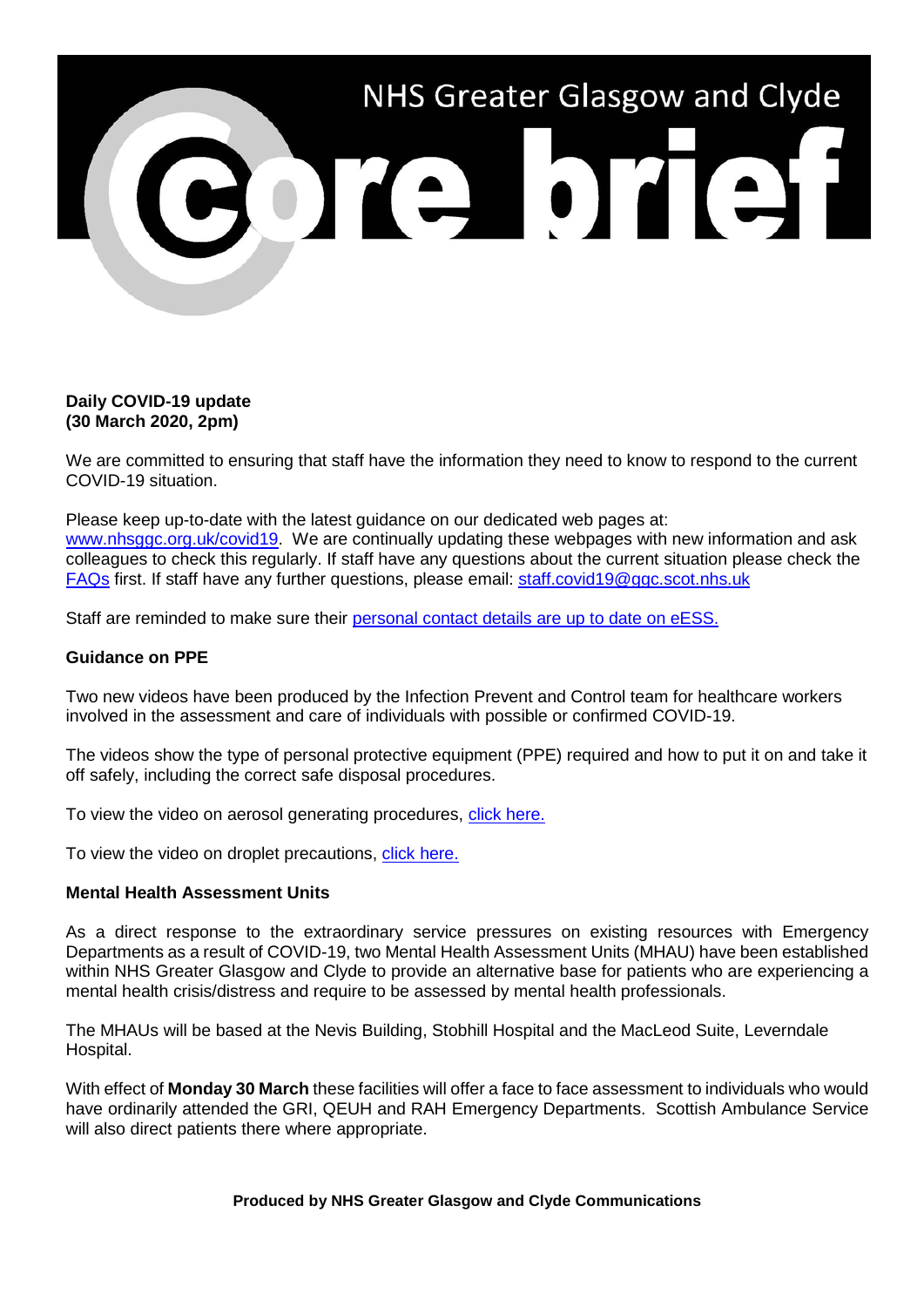Both will be open 24/7 and will be staffed by a Mental Health Nurse and Medical staff who will be able to offer mental health assessment and limited treatment for very minor injuries e.g. superficial cuts/ bruises.

Exclusion criteria are as follows:

- COVID-19 positive
- COVID-19 suspected (symptoms)
- Significant overdoses requiring treatment or ECG monitoring
- Significant wounds requiring multiple sutures or obvious onward specialty referral (minor cuts requiring suturing can be seen at the MHAU)
- Patient unable to undertake assessment due to being highly intoxicated through substance misuse
- Patient unable to mobilise
- Violent patients

An SOP has been produced and shared with Police Scotland, Scottish Ambulance Service and Emergency Departments.

# **Accelerated Recruitment Portal for Emergency Registrants**

Under the UK Coronavirus Act 2020, Emergency Registers have opened to former registrants to accelerate the workforce capacity across NHS Scotland.

To enable speedy deployment and employment across Health and Social Care, NHS Education for Scotland (NES) have been commissioned to build a national 'Health and Social Care COVID-19 Accelerated Recruitment Portal'. This will facilitate emergency registrants across professional groups to provide their details.

The portal will support applications from returners and students to priority areas in health and social care across acute, primary, community and social care settings.

To date NHSGGC have been processing this locally, however going forward all candidates should register their interest through [www.careers.nhs.scot.](http://www.careers.nhs.scot/) If you know of anyone who may be interested please advise of this new portal.

If you or someone you know has already passed their details to our recruitment team, we will continue to process this and no need to reapply.

We will continue local campaigns for bank workers in estates and facilities and healthcare support workers.

## **British Sign Language interpreters**

Some patients will be comfortable in using devices for this, however, this is an area which may require face to face service. It should be noted that this does not constitute a visitor to a patient and therefore if required it is essential that interpreters be allowed access. Social distancing and strict hygiene controls should be followed. Consideration should also be given to whether PPE is required and this should be provided locally.

## **Immigration Provisions**

UK Visas and Immigration (UKVI) published guidance on GOV.UK on immigration provisions for individuals affected by travel restrictions associated with coronavirus (COVID-19). These changes are now in effect and full details are available at [gov.uk/guidance/coronavirus-covid-19-advice-for-uk-visa](file://xggc-fsrv-01/shares/Communications/Corporate%20Communications/Internal%20Comms/Briefs/2020/Core%20Brief/BLOCKEDresponse%5B.%5Dsmartcdn%5B.%5Dco%5B.%5Duk/homeofficeR4/mailresponse%5B.%5Dasp)[applicants-and-temporary-uk-residents](file://xggc-fsrv-01/shares/Communications/Corporate%20Communications/Internal%20Comms/Briefs/2020/Core%20Brief/BLOCKEDresponse%5B.%5Dsmartcdn%5B.%5Dco%5B.%5Duk/homeofficeR4/mailresponse%5B.%5Dasp)

It includes details of visa extensions, switching to long term UK visa, sponsor enquiries and general advice. Some key advice:

### **Produced by NHS Greater Glasgow and Clyde Communications**